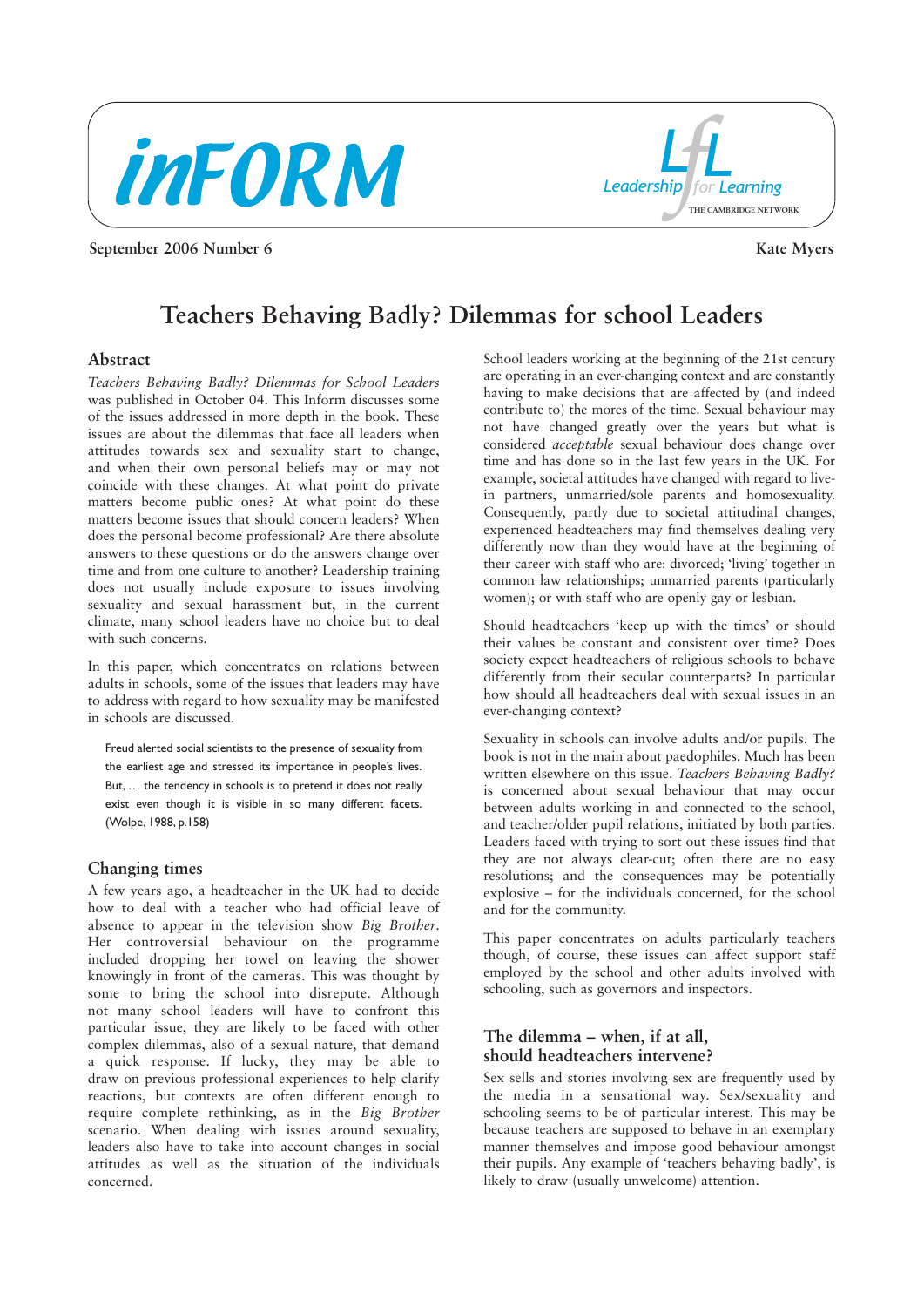Schooling is in one sense a public activity, since it is carried on outside the home. But the school remains for the pupils a segregated setting distinct from the adult world of work and other involvement. (Giddens, 1991, p.152)

Schools are complex organisations to manage. The public activity of schooling is often manifested through essentially private encounters between pupils and their teachers. These private encounters generally occur in classrooms behind closed doors. Even though these encounters take place in the privacy of the classroom, they are generally regarded as the legitimate business of school leaders and those to whom they are accountable. Governments legislate or advise on the curriculum and how it should be delivered. In the UK heads are accountable for the quality of education in their schools. So teachers are publicly accountable for an activity that takes place in private. (Private does not mean individual and generally these encounters are with groups of pupils.) Monitoring proceedings behind closed doors has to be based on trust and an (usually unwritten) agreement that certain behaviours are acceptable for a teacher and others are not. What happens outside the classroom, in the public areas of the school, for example, in the corridors or staffroom or even in the vicinity of the school, is more complex. Some interactions such as a teacher speaking to a colleague in the corridor during the school lunch period, will be regarded by most as still within the boundaries of the teacher's professional remit and therefore could be the proper concern of the school leader. However, an encounter between two teachers at lunchtime could be viewed as purely personal and nothing to do with the headteacher. Alternatively, the head might take the view that anything that happens on school premises, whatever the time of day, is his/her legitimate business, but is it still their business if this lunchtime encounter takes place at the cafe next to the school or if the encounter takes place at the weekend? The point here is that there is a very fine line between private business and professional business. This is particularly true when issues of sexuality are involved.

Sexuality: a subject which might seem a public irrelevance – an absorbing, but essentially private, concern. … Yet in fact sex now continually features in the public domain … (Giddens, 1993, p.1)

What are the boundaries? According to Giddens, "There is no known culture in which sexual behaviour has been carried on in a completely open way under the gaze of everyone" (1991, p.163). Sexual encounters are generally deemed to be private affairs but when does the private become professional?

## **Sexuality and teachers**

Passion has become privatised; yet its implications and resonances are far from private. (Giddens, 1991, p.205)

Sexuality is … both inescapable and very dangerous territory for teachers. The tightrope which they have to walk between their public roles and private lives is one with an inbuilt insecurity … (Epstein & Johnson, 1998, p.123)

Not long ago, and still today in some religious schools (see Leney 2005) and some parts of the UK, sexual behaviour between unmarried adults was considered immoral. The discovery of any such behaviour would be deemed a matter for the head to address. Women staff would invariably be asked to leave if they had a child 'out of wedlock'. Indeed, until very recent times, women teachers were not officially allowed to have sex at all. If they did so when unmarried they were "immoral" and if they got married they had to leave the profession anyway. The "marriage bar" in the UK was not finally lifted until 1944.

At the beginning of the 21st century it is not always clearcut when, if at all, sexual behaviour of teachers is or should become a concern of the head. There are confusing messages about the extent to which teachers are expected to be moral exemplars and role models. Heterosexuals, homosexuals, bisexuals, transsexuals, and transvestites – any of whom could be practising or celibate – will be found amongst teachers (and headteachers), as in the rest of the population. Most of the time the sexuality and sexual behaviour of teachers and headteachers will have nothing to do with the institution in which they work, but on occasions this distinction may not prevail.

Many men and women relate to each other in a gendered way as a matter of course and the messages these interactions display are picked up by pupils. Writing about schools in the midlands in England, Duncan, a teacher researcher, observed that:

The highly gendered interactions between male staff ... appealed to many of the boys witnessing them. Physically powerful, authoritative and noble, the masculinity dominant in these images was digested by the pupil culture and its forms replayed in general social relations. (Duncan, 1999 p.121)

If a community expects its teachers to be model exemplars and upholders of moral virtues, there are obvious tensions if they then become involved in sexual behaviours that are deemed unacceptable and inappropriate. This of course raises the issue of what is inappropriate. (For some communities, as discussed by Epstein and Johnson [1998], any sexual relationship that is not heterosexual and married would fall into this category.) When situations involving 'inappropriate' sexual behaviour are brought to the attention of the head, s/he usually has little choice but to at least address the matter and, in some cases, intervene. Some issues seem to clearly fall into the category of intervention. An example where intervention would be expected is the discovery of a member of staff having a sexual relationship with a pupil in their care, but other examples (for instance, consensual sexual relations between adults in the school) may not be quite so clear-cut.

Even consensual relationships between teachers may present issues for the head. It is said that most adults meet their partners at work. If two members of staff start 'dating' it could be argued that this is no-one's business but theirs. (Even in this situation, though, headteachers may have to decide whether holding hands or kissing in front of colleagues or the pupils is appropriate behaviour on the school premises – or even in the vicinity of the school.) The scenario may get more complex if, for example:

• One or both of the teachers are married to someone else (or deemed to be 'attached');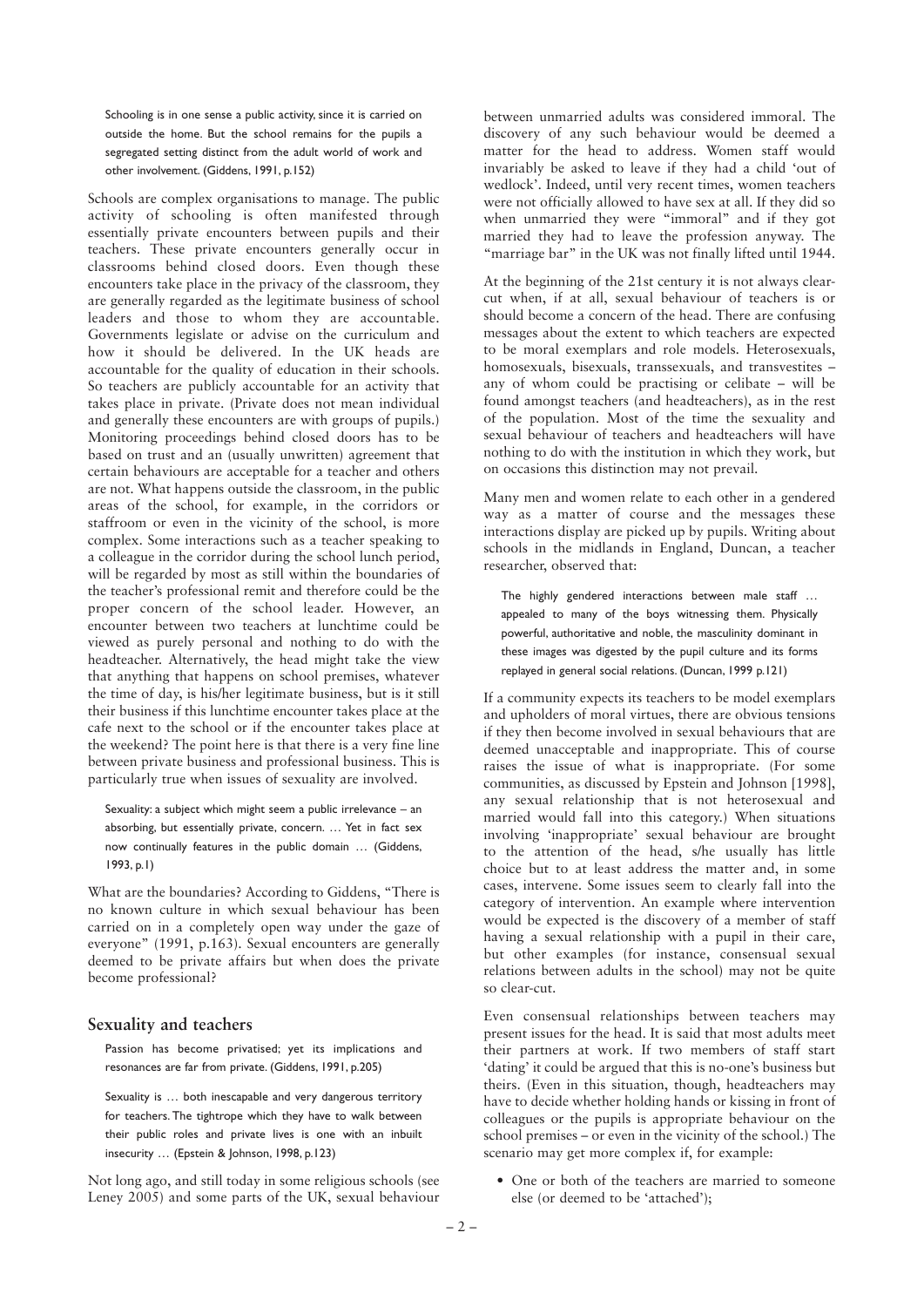- A teacher embarks on an affair with a married parent or school governor; or
- An 'available' parent or governor has an affair with a married teacher.

Some would argue that because of possible repercussions for the school, all these scenarios could be considered the business of the head. Even if both adults were 'available', it could be that the relationship is not consensual; one person could be pursuing the other without their feelings being reciprocated.

When issues of power are involved, as when an older and/or more senior member of staff pursues someone younger, it is not too difficult to see the possibility of sexual harassment emerging, as illustrated in the following vignette:

I worked in a school where an older, married teacher would press himself up against me at the office filing cabinet, under the pretence of offering help. At an office party I found out he was doing this to all the young women teachers, so I put a note on the filing cabinet saying: "Don't do any filing if you are alone in the room with (this man). He'll treat you like his personal property". He was so embarrassed that he stopped immediately. We could have gone to the headmaster, but the note was so effective we didn't need to make a fuss. (Williams, 2000, p.7)

Given the mores of our society, this scenario is most likely to be male to female but it is quite feasible that it could also be female to male. Of course, none of the scenarios previously described are restricted to heterosexuals, and all could be between gay men or between lesbians. Sexual stereotyping based on race makes these issues even more complicated.

Gay and lesbian teachers often find it very difficult to 'come out' and feel they have to live a life of deceit. For example, it can be difficult for them to easily participate in staffroom banter about partners or domestic life. Those who prefer to keep their sexuality private may be vulnerable to being 'outed' by colleagues, pupils, parents or governors. Sometimes the consequences for individuals and even a school can result in adverse publicity and be devastating for those involved. The ethos that a head seeks to create will have an effect on how supported gay and lesbian teachers feel.

Epstein and Johnson (1998) discuss the case of a teacher called Neil, for whom a visit to a friend known to be gay was observed by a mother of a pupil in the school in which Neil taught. The mother started making allegations about Neil: "The head reacted against the mother's homophobic abuse. She was not prepared to condone this overt bigotry." (p.138)

#### However:

Although she was ready to stand against overt homophobia, she had little grasp of the everyday lives of lesbian and gay teachers or of the risks to them as a result of being outed through chance circumstances or of the more pervasive character of sexual gossip about teachers generally. (p.139)

Uninformed concern about HIV and AIDS has also made the life of some gay teachers virtually unbearable, as described in the following extract:

Having been revealed as a homosexual during a protracted period of absence from school, he found that on his return he was the brunt of colleagues' fears about AIDS and that he was precluded from effectively discharging his duties as a deputy head. (Squirrell, 1989, p.23)

Squirrell goes on to describe how this teacher was isolated, his head refused to work with him, teachers left the staffroom when he entered and he was forced to take lunch on his own. The supply teacher covering his class refused to do so until the room had been 'scrubbed out'. Squirrell offers other examples on the same theme:

In one London school two openly gay teachers have been ostracised with colleagues refusing to use the same toilets or even coffee mugs.Teachers who are, or are suspected of being gay are suffering increased harassment from both pupils and colleagues. (London Gay Teachers group, 1985, quoted in Squirrell, 1989)

A recent survey of gay and lesbian teachers has indicated that things have not changed much in the last twenty years.

75% of gay & lesbian teachers say they have experienced discrimination at work. (*TES* survey 27.1.06 p.13)

Heads have to deal with the implications of their own sexuality as well as that of the people they manage. If headteachers themselves are gay or lesbian their decision about whether to keep this private or not can be a very difficult one to make. (See MacBeath and Myers, 1999.)

With regard to sexual behaviour, heads are not always the role models society expects. A short piece in the *Times Educational Supplement* under the headline *'Affairs head quits family school'* read:

The head of a top church school has resigned after admitting a string of affairs. [name] stunned parents at … Church of England School … with a letter in which he confessed to 'extramarital relationships'. Last week he resigned from the school, which prides itself on its 'family environment', the diocese of … said. (*TES*, 23 November 2001, p.4.)

#### **Internet porn is head's downfall**

A headteacher who looked at pornographic websites during school time has been banned from teaching for two years. (Luft, 2005, p.17)

#### **Head denies taking drugs**

The headteacher of a prestigious grammar school in Buckinghamshire has been asked to stay away from the school while it investigates claims he took cocaine and cannabis he confiscated from pupils. (Shaw, 2006, p.8)

If society sees teachers and headteachers as role models and moral exemplars, the expectations do not stop at the end of the school day. There are implications for their behaviour outside of the confines of the school building and school hours. For example, Piddocke et al., (2000) quote a 1987 case in British Columbia, Canada, where a teacher was suspended because her husband submitted a semi-nude photograph of her to a photographic magazine and it was subsequently published. She was suspended on the grounds that: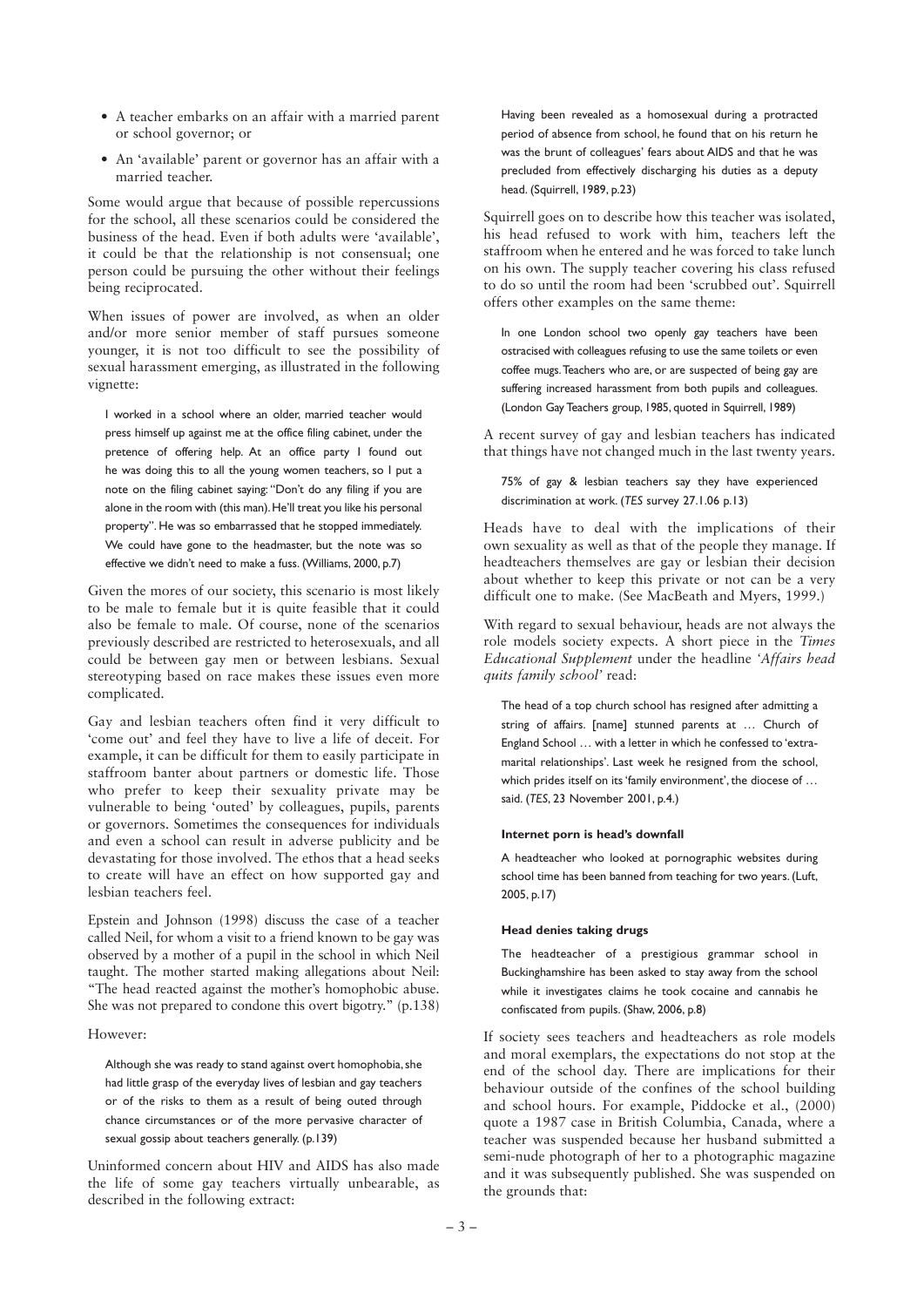Teachers are expected to be role models for their students and that this role includes upholding the values of the community outside the classroom as well as in it. (p.115)

Other facets of sexuality that heads may also have to address in their professional capacity include transvestism and transexuality. According to Piddocke et al., (2000, p.151), transvestism is where a member of one sex dresses as a member of the other sex and transexuality is where a member of one sex tries to change his/her body until it fits the bodily form of the other sex. The authors quote a 1979 case in Alberta, Canada, where a teacher was dismissed for stealing women's clothes. The school board justified his sacking on two grounds. First, because he had pled guilty to the charge of stealing and second because:

He had manifested abnormal behaviour, which included storing women's clothing and accessories in his classroom and wearing women's clothes in the school building, albeit during off-hours when the building was closed to the public.… He was discovered on two occasions cross-dressing in the school. After the first incident, he was met with sympathy by school authorities and directed to take special counselling, which he did. Some time later, however,'the stolen property was discovered in the school, the situation became general knowledge in the … district and obviously the Respondent was obligated by public pressure to deal with the question.' Mr A. was first suspended and then dismissed. (Piddocke et al., 2000, p.151.)

In the UK there have been recent reported incidents of teachers changing their sex and in some cases returning to their school with a different identity. For example:

*'Catholic head backs sex change'.* The headteacher of a Roman Catholic school is supporting a female teacher who is undergoing a sex change. Parents of children at the … have been informed that technology teacher Mrs LA will be known as Mr SA from Monday.A letter to parents from headteacher JM said that assemblies have been arranged this week to help youngsters understand "the unusual circumstances". (*TES* 3 March 2000 p.8)

The names of the school and person concerned were reported in full in this short news item. (It is noteworthy that the empathetic response to this teacher occurred in a religious school.) Later in the same month, in the *TES's* question and answer page for school managers, an anonymous head asked for help. S/he wrote:

It has come to my attention as head that a member of staff is starting the process of a sex change.She has not told me of this, but pupils and colleagues are already noticing changes in her physical appearance and dress. What should I do? (*TES*, 24 March 2000 p.27)

More recently, the main headline on the front page of the *TES* read *'Sex-Change Teacher in Rights Fight'* (5 October 2001, p.1). The article, below a large picture of *'Natasha … a transsexual teacher'*, described how she had just won almost £4000 in compensation after *'an East Sussex primary [school] accepted it had discriminated against her'* (p.1).

Although this section has dwelt on issues concerning teaching staff, other adults who have contact with pupils are also the responsibility of the head, in particular, support staff (e.g. administrators, caretakers, classroom assistants, technicians, learning mentors, librarians, cooks, cleaners). All the scenarios described above can affect them too. Because of power and status issues some support staff will be more vulnerable to sexual harassment than other workers in the school. When the person being harassed belongs to a minority ethnic group, racial stereotypes compound the sexual ones and they are vulnerable to being targets of both sexual and racial discrimination.

In a profession like teaching, dealing with a perceived and/or potential scandal will not always bring out the most generous side of the community. The profession may feel it has to exonerate itself and distance itself from the scandal. Rather than supporting those involved, it may close ranks and band together to blame and exclude them.

## **Conclusion**

Clearly our sexuality is part of our identity. Much less clear is how much of our sexual identity it is proper to reveal to our colleagues and our charges. It has become both a cliché and an understatement to say that we are living in uncertain times and school leaders (like leaders elsewhere) must operate in this context. With regard to the issues raised in this article, they are having to make decisions within a context of changing and changeable public perceptions.

Many would argue that individual sexual preferences in themselves are not of any concern to 'the authorities'. It is only when the behaviour arising from these actions impact on the institution that they become the business of the head. However, the same actions can be perceived very differently depending on the sexuality and circumstances of those concerned.

Attitudes towards what is considered 'proper' are different in different communities and they change over time, posing an ongoing dilemma for school leaders. When dealing with these issues, headteachers have to consider that attitudinal change, although widespread, does not necessarily mean there is a consensus, particularly amongst the stakeholders of their particular school. As well as considering their own personal beliefs and values, headteachers have to draw on the schools' contextual and strategic intelligences (MacGilchrist, Myers & Reed, 2004) to read and understand the values of the community within which they are operating and make an ethical decision based on the information gained. Making decisions about these issues may be easier in a community where values and goals are shared (assuming the head subscribes to these values). When this is not the case the difficulties can be increased.

Heads have to be mindful of publicity (and its consequences) as well as what is best for the individuals concerned and the school – now and in the future. Leading a school in a time of uncertainty is a complex proposition and one fraught with risks.

The way heads in the UK react to changed attitudes to sexuality and how they interpret these changes in their school is open to scrutiny and in some cases legal action. School leaders need to be confident and equipped to deal with these issues as and when they arise.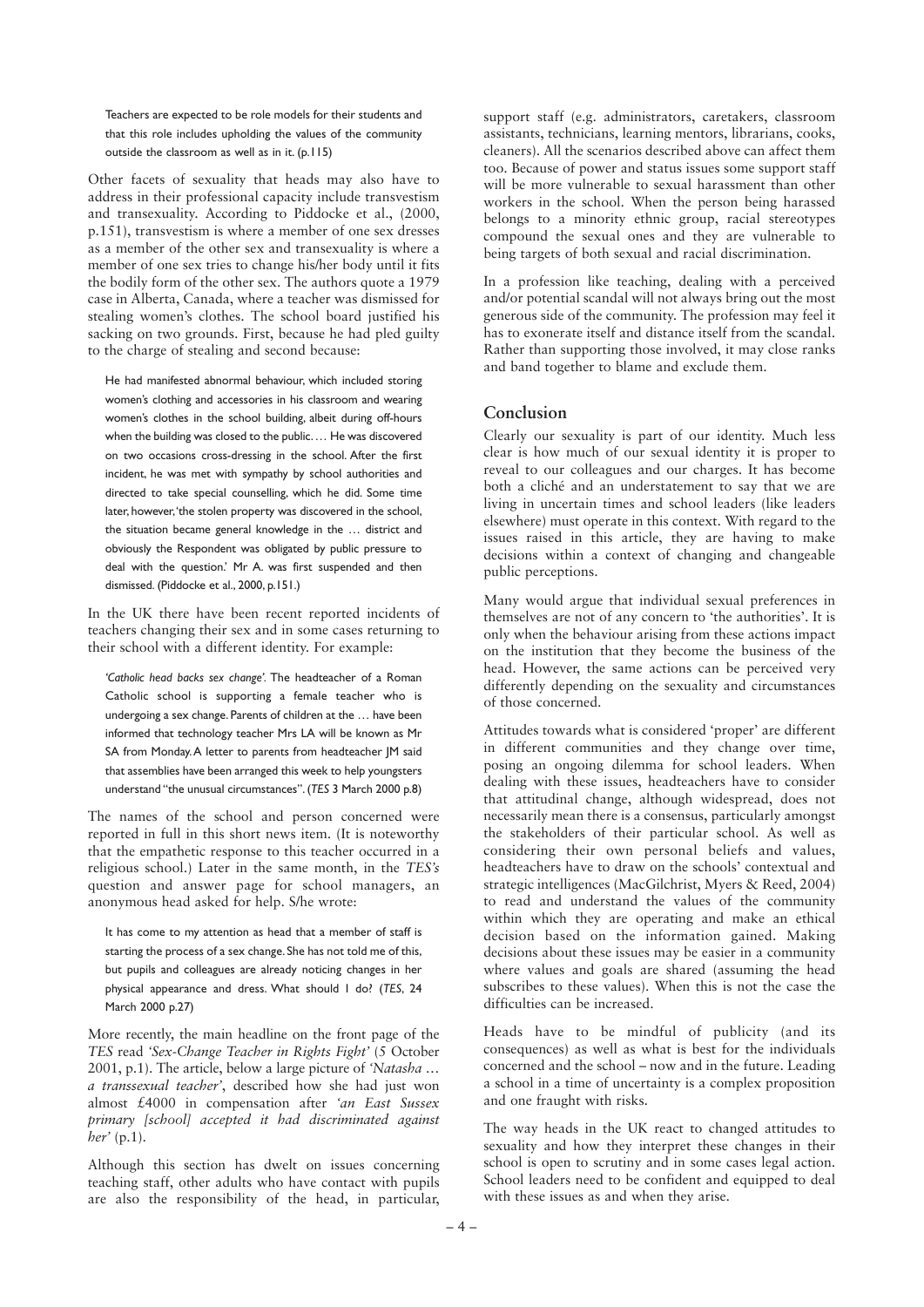## **Kate Myers**

The book *Teachers Behaving Badly?* ... addresses sexual relations that may occur between adults working in and connected to the school, and teacher/older pupil relations initiated by both parties. A range of real-life scenarios that school leaders have had to address are included. Problems are discussed and contributors including David James (GTC) Graham Clayton (NUT) and Jim O'Brien (Edinburgh University) offer solutions based on codes of conduct, the law and professional development.

Kate Myers. Teachers Behaving Badly? Dilemmas for School Leaders, Routledge, 0-415-32115-0.

## **References:**

Douglas, M. (1986) *Risk Acceptability according to the Social Sciences*, New York: Russell Sage Foundation

Duncan, N. (1999) *Sexual Bullying. Gender Conflict and Pupil Culture in Secondary Schools*, London: Routledge

Epstein, D. and Johnson, R. (1998) *Schooling Sexualities*, Buckingham: Open University Press

Freedman, M. (2001) 'Face it – there is a war on', *The Observer Business Section*, 18 November, p.9

Giddens, A. (1991) *Modernity and Self-Identity. Self and Society in the Late Modern Age* Polity Press

Giddens, A. (1993) *The Transformation of Intimacy. Sexuality, Love and Eroticism in Modern Societies* Polity Press

Greenfield, N. (2001) 'Schools let the abusers hunt on', *Times Educational Supplement*, 21 April, p.5

Lees, S. (1987) The Structure of Sexual Relations in School in (Eds.) Arnot and Weiner, G. *Gender and the Politics of Schooling*, Buckingham, Open University Press

Leney, F (2005) 'With God on Your Side' *Times Educational Jobs Supplement* 25 November p.1.

Luft, O. (2005) 'Internet Porn is Head's Downfall' *Times Educational Supplement* 22 April p.17

MacBeath, J. and Myers, K. (1999) *Effective School Leaders*. *How to Evaluate and Improve Your Leadership Potential,* London: Financial Times. Prentice Hall

MacGilchrist, B., Myers, K. and Reed, J. (2004) *The Intelligent School*, London: Paul Chapman

Piddocke, S., Magsino, R. and Manley-Casimir, M. (1997) *Teachers in Trouble: An Exploration of the Normative Character of Teaching*, University of Toronto Press

Rayner, S. (1992) Cultural Theory and Risk Analysis, in Krimsky, S. and Golding, D. (Eds): *Social Theories of Risk*. Westport: Praeger, pp.83–116

Squirrell, G, (1989) Teachers and Issues of Sexual Orientation, *Gender and Education*, Vol 1, No 1, pp.17–34

Shaw, M. (2006) 'Head Denies Taking Drugs' *Times Educational Supplement* 24 February, p.8

Wallace, J. (1997) Technologies of 'the child': towards a theory of the child-subject, *Textual Practice*, 9, (2), pp.285–302 Methuen

Wallace, W (2000) 'I hated school. You have to put on an act every day', *Times Educational Supplement* Friday, 3 March, pp.8–10

Wolpe, A.M. (1988) *Within School Walls. The Role of Discipline, Sexuality and the Curriculum*, London: Routledge